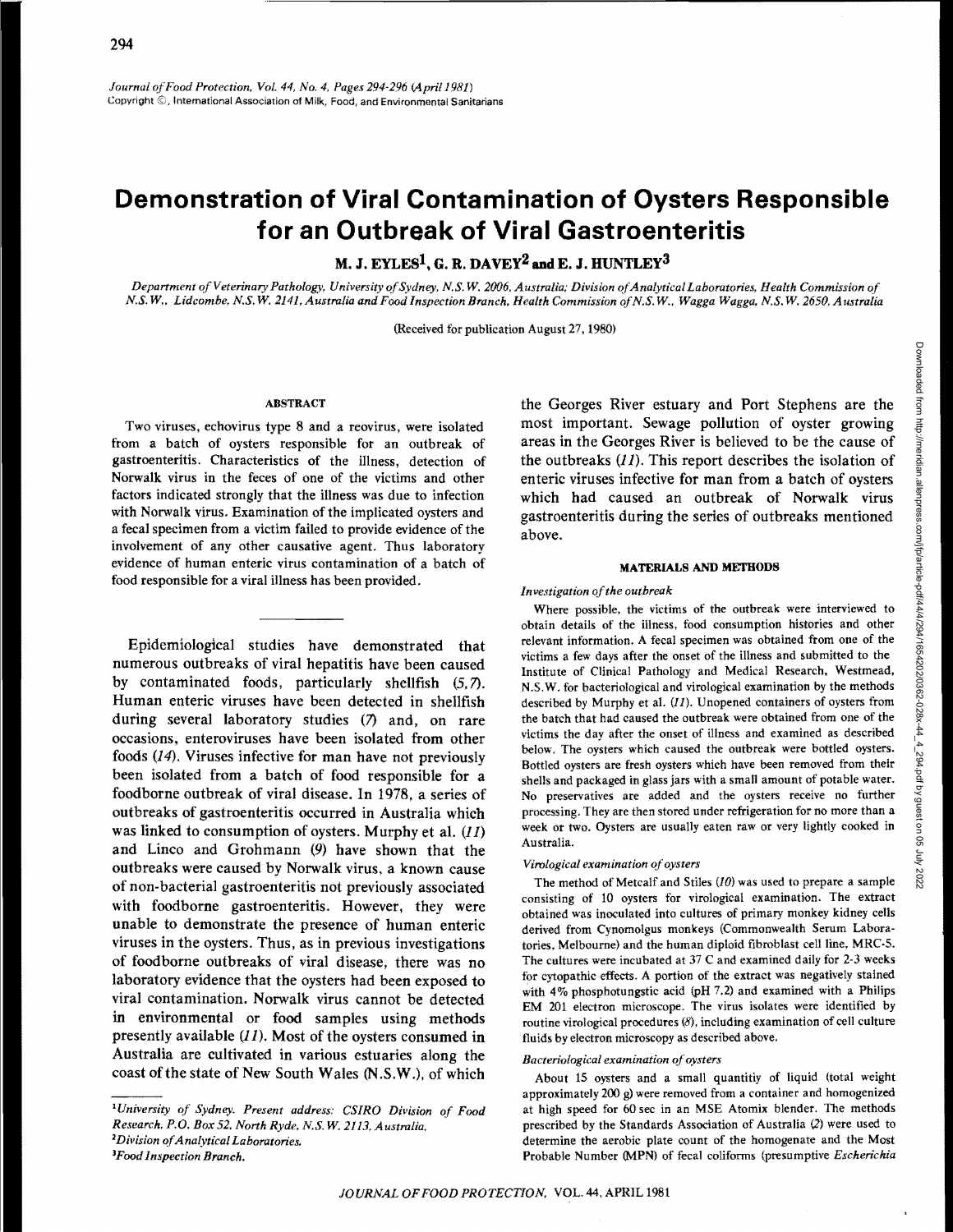*coil)* and *E. coli* present in the homogenate. Portions of 100 g and SO g of the homogenate were examined for the presence of *Salmonella* and *Vibrio parahaemolyticus* respectively (2).

# *Chemical analysis of oysters*

Five subsamples each consisting of 12 oysters were tested. Each subsample was homogenized in a Waring blender at high speed for 60 sec. Two g of each homogenate were digested using a  $HNO<sub>3</sub>/HClO<sub>4</sub>$ (7: 1) mixture. When oxidation was complete, the digest was evaporated almost to dryness. The residue was then dissolved in 5 ml of 20% HNO<sub>3</sub> and analysed for Cu and Zn, using a Varian AA6 atomic absorption spectrophotometer.

## RESULTS

# *Investigation of the outbreak*

Five cases of gastroenteritis from two separate incidents were traced to a single batch of bottled oysters. A number of bottles of the implicated oysters had been purchased from a retailer by a woman. Some of these oysters were eaten by the purchaser and two others at a social gathering. All three subsequently suffered gastroenteritis. A fourth person present did not eat any oysters and remained well. The affected persons consumed other foods and beverages at the gathering but no item other than oysters was consumed by all three. The purchaser had also given a bottle of the oysters to a friend who, with her husband, suffered gastroenteritis after eating the oysters. The couple had eaten common meals before but not after eating the oysters because shortly afterwards the husband had departed on a business trip. Consumption of oysters was the only likely cause of gastroenteritis in this case and was the only identifiable factor common to both incidents. Remaining unopened bottles of oysters were collected from the purchaser's home for use in the laboratory investigations. The records maintained within the oyster industry at the time of the outbreak were very imprecise; however, the information available indicated that this particular batch of oysters had probably been harvested from the Georges River.

Details of the illness were obtained from four of the victims. All had suffered diarrhea, two had experienced nausea, two had experienced abdominal cramps and two reported vomiting. The incubation periods measured from the time of consumption of the oysters were 31 and 28 h for two victims of the first incident and between 24 and 48 h for victims of the second incident. Recovery had occurred within a few days.

The fecal specimen submitted to the Institute of Clinical Pathology and Medical Research for examination was obtained from the woman who had originally purchased the oysters. Norwalk virus was detected in the specimen by electron microscopy and echovirus type 5 was isolated in cell cultures. No salmonellae, shigellae, staphylococci, enteropathogenic *E. coli, V. parahaemolyticus, Clostridium perfringens* or *Yersinia enterocolitica*  were isolated from the specimen.

# *Examination of oyster samples*

Two viruses were isolated from the oysters, echovirus type 8 and a reovirus. Both were isolated in primary monkey kidney cell cultures and produced cytopathic effects without the necessity of a blind passage. Direct examination by electron microscopy of the oyster extract which yielded the virus isolates did not reveal any viral particles.

The aerobic plate count of the oyster sample tested was  $2.2 \times 10^{4}/g$  and the fecal coliform count was 500/100 g. The fecal coliforms present were confirmed as *E. coli.* No salmonellae or *V. parahaemolyticus* were detected.

The five subsamples of oysters analysed chemically contained 29-40 and 340-410 ppm (wet weight) of Cu and Zn, respectively.

## DISCUSSION

This represents the first reported occasion on which a batch of food responsible for an outbreak of viral disease has been shown to have been contaminated with human enteric viruses. The batch of oysters from which viruses were isolated was clearly incriminated as the vehicle for the illness, and, when considered in relation to the results of Murphy et al  $(11)$  and Linco and Grohmann  $(9)$ , the evidence presented above indicates strongly that the illness was due to infection with Norwalk virus. The characteristics of the illness were consistent with those described by Murphy et al  $(11)$  and Linco and Grohmann (9) for oyster-associated Norwalk virus gastroenteritis and Norwalk virus was present in the feces of one of the victims. Both salmonellae and *V. parahaemolyticus* are potential causes of gastroenteritis, and have been isolated from N.S.W. oysters on many occasions. (6). Neither was detected in the implicated oysters and no bacterial pathogens were isolated from the feces of a victim of the outbreak. The applicable microbiological standard for oysters specifies that they must not contain more than 230 (MPN) fecal coliforms/100 g  $(13)$ . The oysters responsible for the outbreak exceeded this limit and therefore were not legally marketable. The concentrations of copper and zinc found in the oysters are unlikely to cause illness (12,15).

The Norwalk virus cannot be cultivated in the laboratory, using techniques presently available. It is detected in clinical specimens by electron microscopy. Electron microscopy is not a sufficiently sensitive technique to detect viruses in samples where low numbers of virus particles are present, therefore it has not been possible to detect Norwalk virus in oysters or in environmental samples such as sewage or estuary water (11). The cultural isolation of other human enteric viruses from food or water has sometimes been questioned because of the possibility of cross-contamination during the lengthy procedures used for isolation of viruses from such samples (4). Cross-contamination can be disregarded in this instance because neither of the viruses isolated from the oyster sample had ever previously been handled in these laboratories.

It is unlikely that the echoviruses and reovirus isolated from samples associated with this outbreak contributed to the observed illness. Echoviruses and reoviruses have been isolated from patients with a variety of clinical